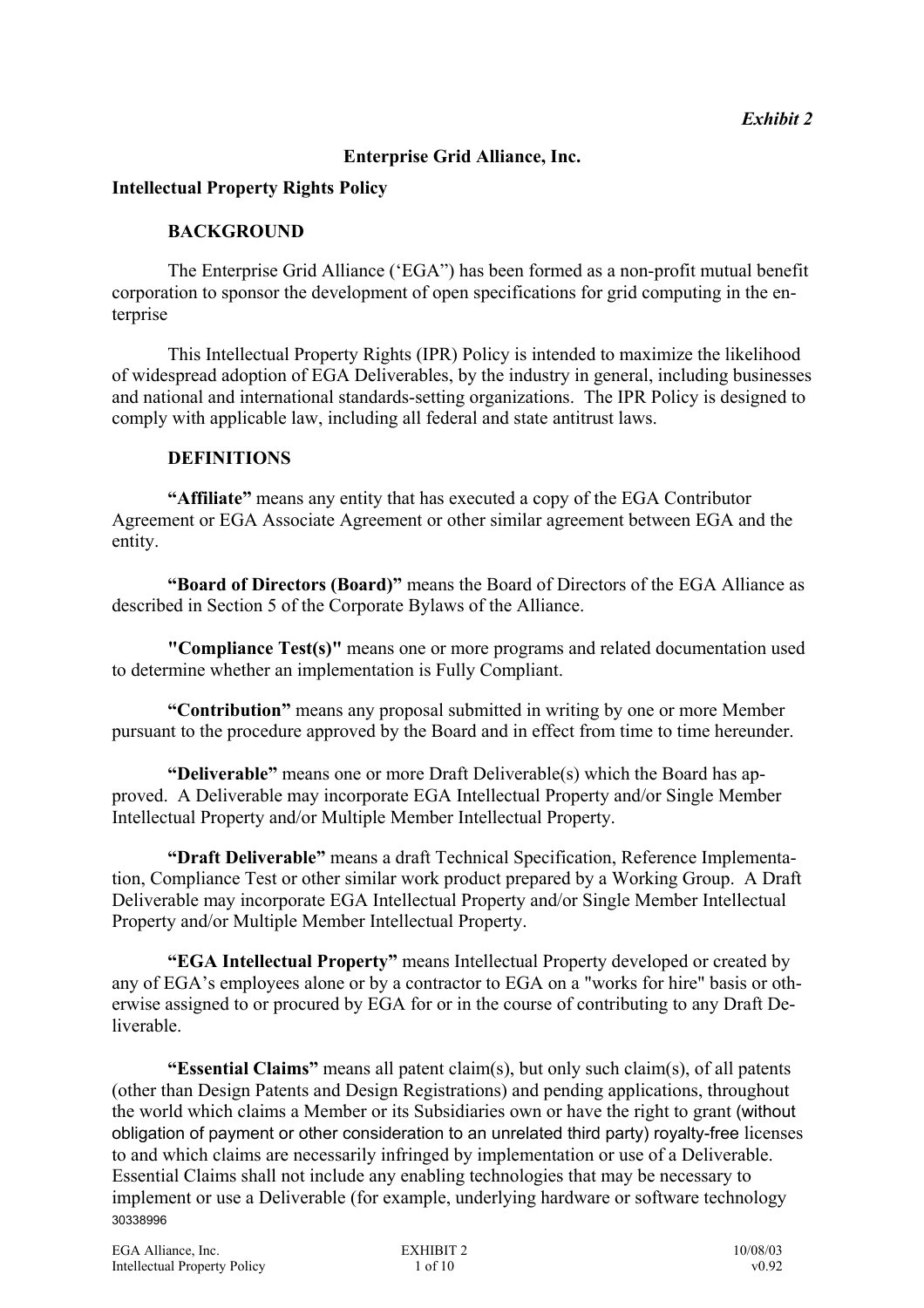including database technology, basic operating system technology, semiconductor manufacturing technology, compiler technology or object oriented technology). Essential Claims exclude claims that are infringed by implementation of technology developed elsewhere and merely referred to in a Deliverable.

**"Essential Contributor Claims"** means all patent claim(s), but only such claim(s), of all patents (other than Design Patents and Design Registrations) and pending applications, throughout the world which claims a Member or its Subsidiaries own or have the right to grant (without obligation of payment or other consideration to an unrelated third party) royalty-free licenses to and which claims are necessarily infringed by implementation or use of a Contribution made by the Member. Essential Contributor Claims shall not include any enabling technologies that may be necessary to implement or use a Contribution (for example, underlying hardware or software technology including database technology, basic operating system technology, semiconductor manufacturing technology, compiler technology or object oriented technology). Essential Contributor Claims exclude claims that are infringed by implementation of technology developed elsewhere and merely referred to in a Contribution.

**"Fully Compliant"** means: (a) an implementation of a Technical Specification which supports or implements all of the portions of that Technical Specification defined by that Technical Specification as being "Required", or (b) an implementation of all portions of a Technical Specification required for a specific type of product or component thereof.

**"Intellectual Property"** means all rights in trademarks, patents, patent applications, works of authorship, copyrights, trade secrets, protectable designs, mask works, and other similar rights in any country.

**"Member"** means a Sponsor Member or Affiliate of EGA as defined herein and/or by the EGA Alliance Bylaws, Sponsor Member Agreement, EGA Contributor Agreement, EGA Associate Agreement or other similar agreement between EGA and the Affiliate, as applicable.

**"Multiple Member Intellectual Property"** means Intellectual Property developed by employees or Subcontractors of two or more Member companies working jointly for or in the course of contributing to a Draft Deliverable.

**"Parties"** means the undersigned company and the existing Members collectively.

**"Reference Implementation"** shall mean a prototype implementation, created using a Technical Specification and meant to be used as a guide for developers when creating their own implementations based on a Technical Specification, and which is Fully Compliant.

**"Residuals"** means any information retained in the unaided memories of the receiving party's employees or subcontractors who have had access to the disclosing party's Confidential Information pursuant to the terms of this Policy. An employee or subcontractor's memory is unaided if the employee or subcontractor has not intentionally memorized the Confidential Information, as defined in section 4, for the purpose of retaining and subsequently using or disclosing it.

**"Single Member Intellectual Property"** means Intellectual Property developed solely by one or more employees or Subcontractors of a single Member company for or in the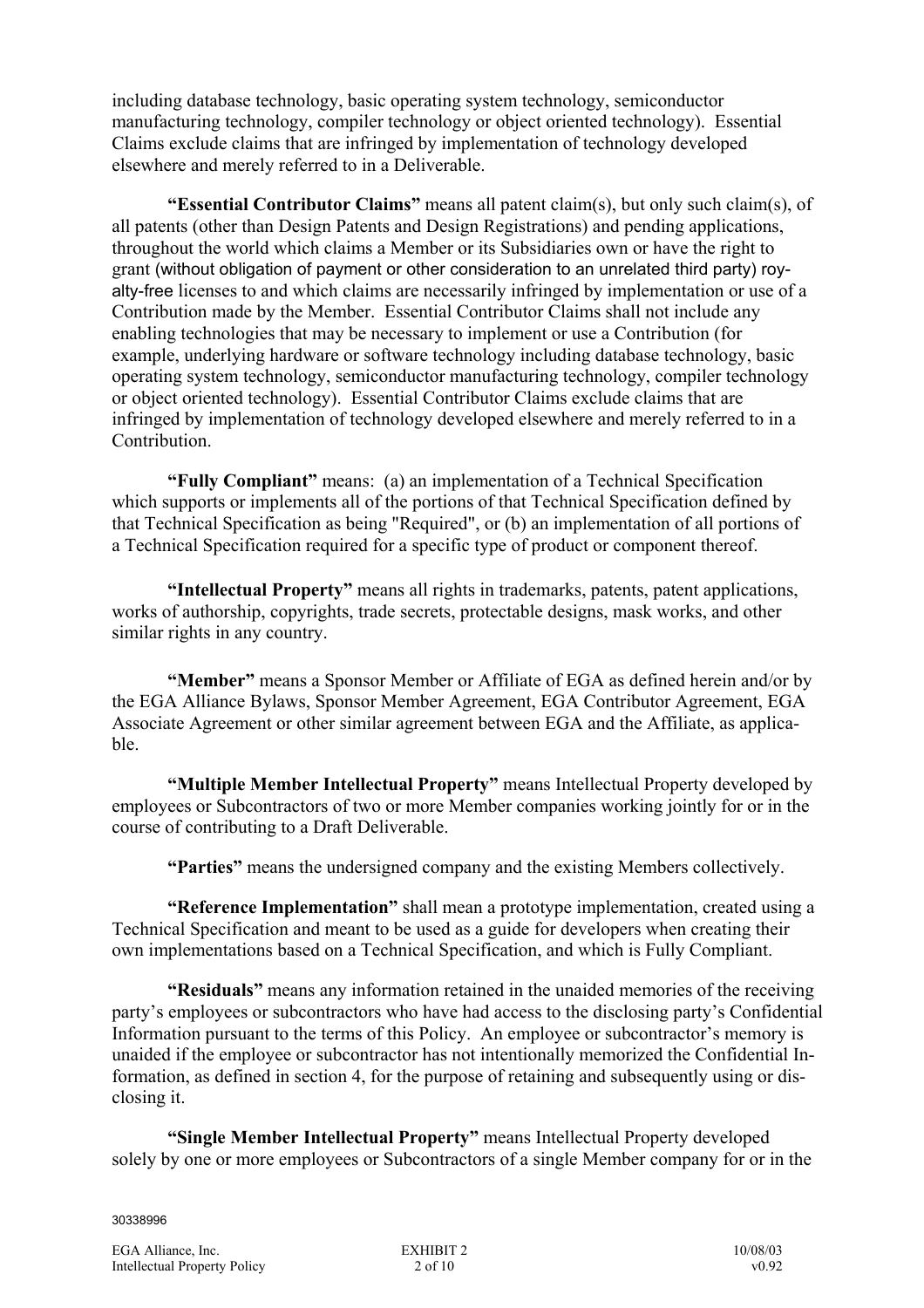course of contributing to any Draft Deliverable **"Subcontractor"** means any third party performing Deliverable related work for a Member but not formally employed by that member.

**"Sponsor Member"** means any entity that has executed an EGA Sponsor Member Agreement that is substantially identical to the Sponsor Member Agreement that incorporates this Policy.

 **"Subsidiary"** means a corporation, company or other entity (a) more than fifty percent (50%) of whose outstanding shares or securities (representing the right to vote for the election of directors or other managing authority) are, now or hereafter, owned or controlled, directly or indirectly, by a party hereto, but such corporation, company or other entity shall be deemed to be a Subsidiary only so long as such ownership or control exists; or (b) which does not have outstanding shares or securities, as may be the case in a partnership, joint venture or unincorporated association, but more than fifty percent (50%) of whose ownership interest representing the right to make the decisions for such corporation, company or other entity is, now or hereafter, owned or controlled, directly or indirectly, by a party hereto, but such corporation, company or other entity shall be deemed to be a Subsidiary only so long as such ownership or control exists.

**"Technical Specification"** means a document containing a set of technical criteria which describe certain interfaces and/or attributes pertaining to interoperability in an enterprise grid.

**"Working Group"** means a group comprised of Members and/or Affiliates operating in accordance with a charter defined for the purpose of developing one or more Draft Deliverables.

## **1. INTELLECTUAL PROPERTY OWNERSHIP**

- 1.1 **Copyright Ownership of Deliverables**. EGA shall own the copyright in all Deliverables and Draft Deliverables, subject to the Members' copyright interests in their respective Contributions.
- 1.2 **EGA Intellectual Property**. The Intellectual Property rights to EGA Intellectual Property shall be owned exclusively by EGA. EGA shall have the right to obtain in its own name patents, copyrights, registrations, and similar other protections.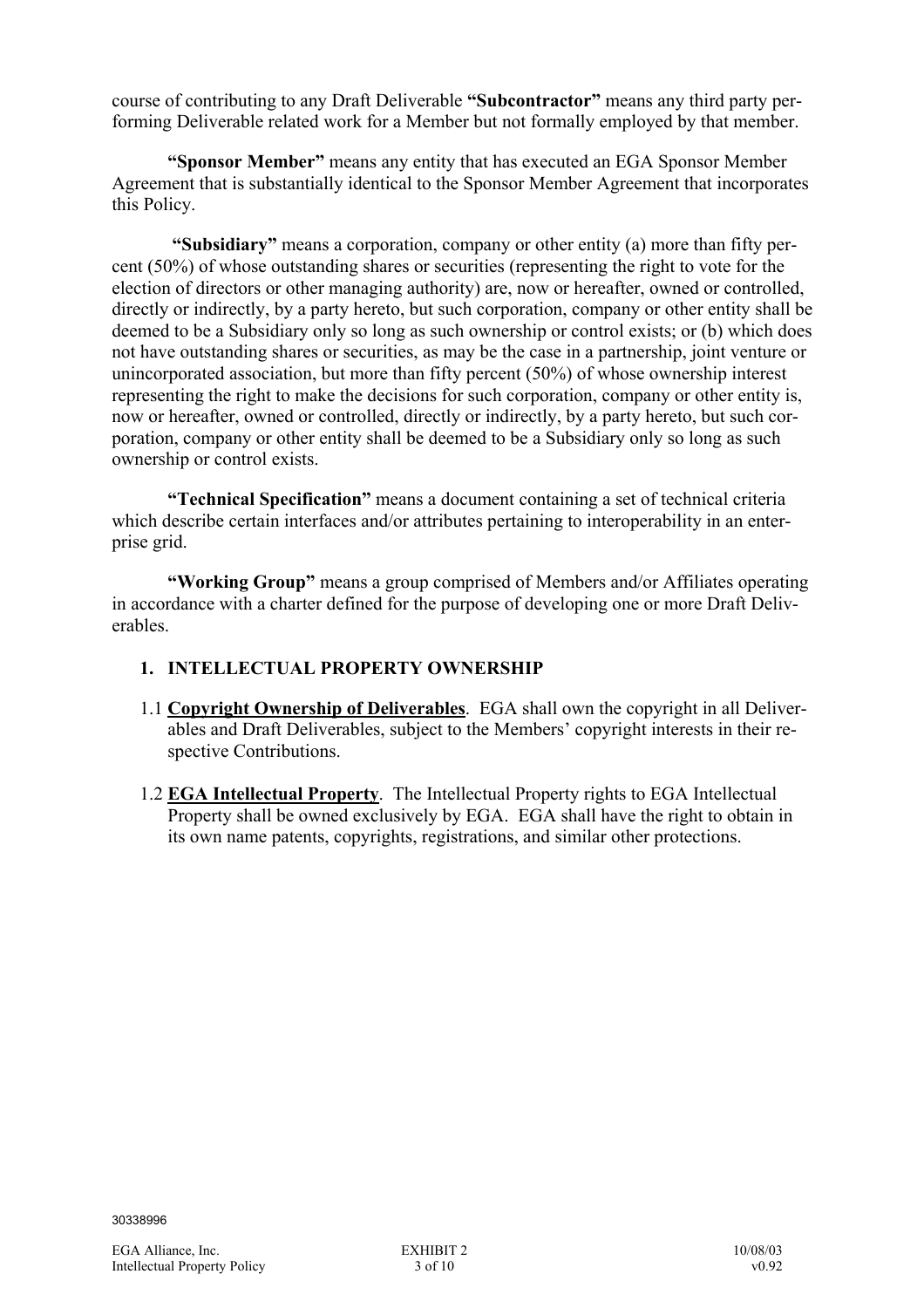- 1.3 **Single Member Intellectual Property**. The Intellectual Property rights to Single Member Intellectual Property shall be owned exclusively by the Member who developed the Intellectual Property. Such Member shall have the right to obtain in its own name patents, copyrights, registrations, and similar other protections.
- 1.4 **Multiple Member Intellectual Property**. The Intellectual Property rights to Multiple Member Intellectual Property shall be owned by the Members who developed the Intellectual Property in accordance with the relevant statutory or other legal provisions governing such ownership or any applicable agreements between such Members. Such Members shall have the right to obtain in their own names patents, copyrights, registrations, and similar other protection.
- 1.5 **Intellectual Property Rights of Third Parties**. No licenses to third party Intellectual Property rights in the Deliverables are granted herein and neither EGA nor any Member is responsible for obtaining such rights for or on behalf of EGA or any other Member.

# **2. INTELLECTUAL PROPERTY LICENSING**

2.1 **Working Group Members' Patent Licensing Obligations.** No later than thirty (30) calendar days after a Draft Deliverable is submitted for approval as a Deliverable, each Member participating in the Working Group that submits the Draft Deliverable for approval shall disclose in writing to the chair of such Working Group any Essential Claims that the Member is not willing to license according to the EGA Royalty-Free Licensing Requirements of section 2.2. Such disclosure shall identify the relevant patent or publication number and the one or more claims regarded to be Essential Claims. For Essential Claims in unpublished applications, the disclosure must provide either 1) the text of the unpublished application or 2) identification of the specific part(s) of the Draft Deliverable whose implementation makes the unpublished claim essential, in which latter case the obligation-avoiding effect of the disclosure will be limited to the identified part(s) of the Draft Deliverable. If the Draft Deliverable is approved as a Deliverable, the Working Group Member agrees to license, according to the requirements of section 2.2, any Essential Claims that have not been disclosed by the above deadline.

# 2.2 **EGA Royalty-Free Licensing Requirements for Working Group Members**

- 2.2.1 Compliance Tests and Reference Implementations: With respect to a Deliverable that is either a Compliance Test or a Reference Implementation, an EGA Royalty-Free (RF) license shall mean a non-assignable, non-sublicensable, and perpetual patent license to use the Deliverable that:
	- (a) shall be available to all parties, worldwide, whether or not they are Members;
	- (b) shall extend to all Essential Claims with respect to the Compliance Test or Reference Implementation that are owned or controlled by the licensor;
	- (c) may be conditioned on a grant of a reciprocal RF license to all Essential Claims with respect to the Deliverable that are owned or controlled by the licensee. A reciprocal license may be required to be available to all parties,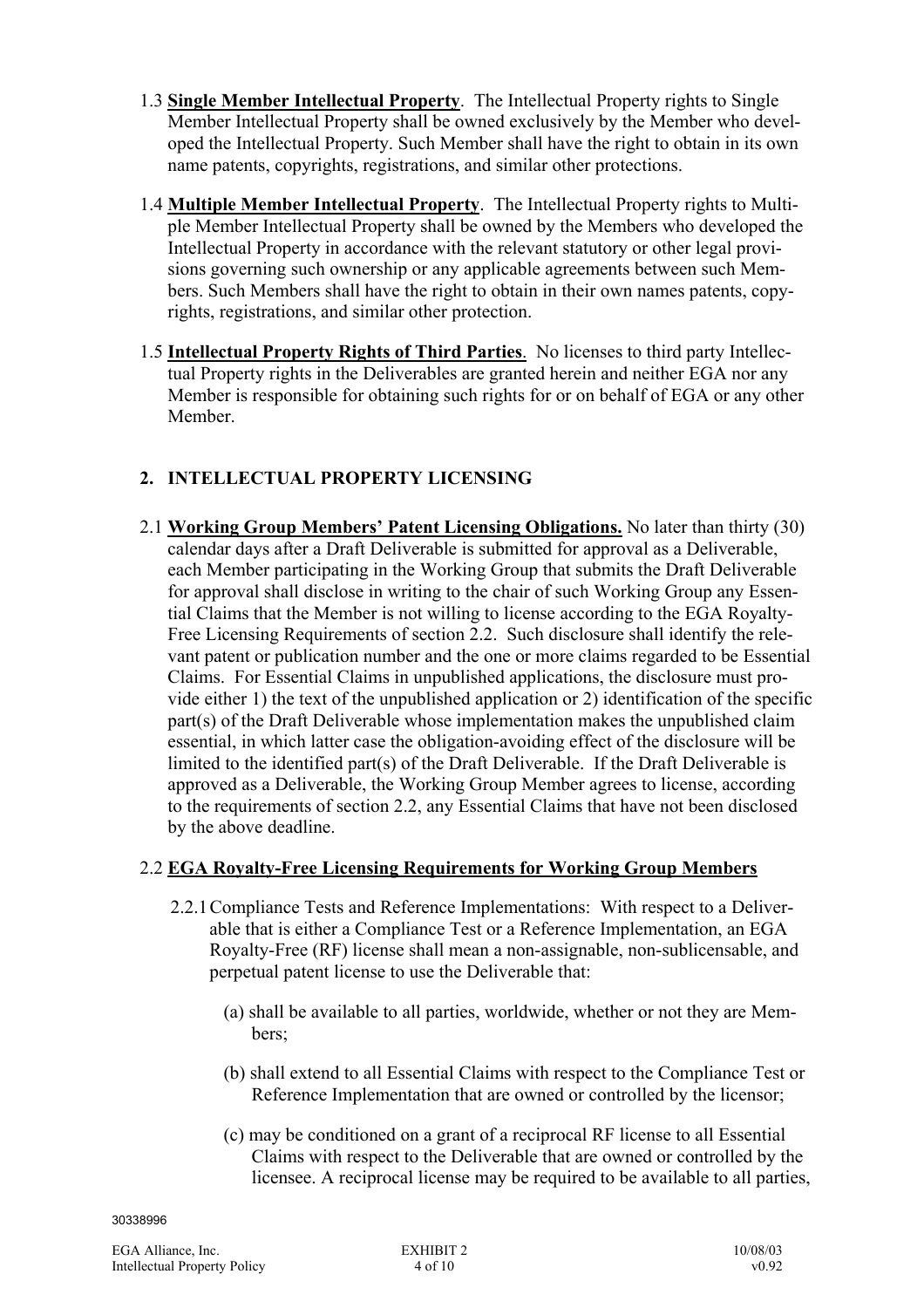and a reciprocal license may itself be conditioned on a further reciprocal license from all parties.

- (d) may not be conditioned on payment of royalties, fees or other consideration;
- (e) may be suspended with respect to any licensee when licensor is sued by licensee for infringement of claims essential to implement or use any Deliverable;
- (f) may not impose any further conditions or restrictions on the use of any technology, intellectual property rights, or other restrictions on behavior of the licensee, but may include reasonable, customary terms relating to operation or maintenance of the license relationship such as choice of law and dispute resolution provisions.
- 2.2.2 Technical Specifications: With respect to a Deliverable that is a Technical Specification, an EGA Royalty-Free license shall mean a non-assignable, nonsublicensable, and perpetual patent license to make, have made, use, sell, have sold, offer to sell, import, and distribute and dispose of implementations of the Technical Specification that:
	- (a) shall be available to all parties, worldwide, whether or not they are Members;
	- (b) shall extend to all Essential Claims with respect to the Technical Specification that are owned or controlled by the licensor;
	- (c) may be limited to implementations of the Technical Specification and to what is required by the Technical Specification;
	- (d) may be conditioned on a grant of a reciprocal RF license to all Essential Claims with respect to the Technical Specification that are owned or controlled by the licensee. A reciprocal license may be required to be available to all parties, and a reciprocal license may itself be conditioned on a further reciprocal license from all parties.
	- (e) may not be conditioned on payment of royalties, fees or other consideration;
	- (f) may be suspended with respect to any licensee when licensor is sued by licensee for infringement of claims essential to implement or use any Deliverable;
	- (g) may not impose any further conditions or restrictions on the use of any technology, intellectual property rights, or other restrictions on behavior of the licensee, but may include reasonable, customary terms relating to operation or maintenance of the license relationship such as choice of law and dispute resolution provisions.
- 2.3 **Copyright Licensing Obligations**. Each Member hereby grants to each other Member and Affiliate an irrevocable, worldwide, perpetual, royalty-free, nontransferable, nonexclusive, nonsublicenseable license under its copyrights in its Contributions to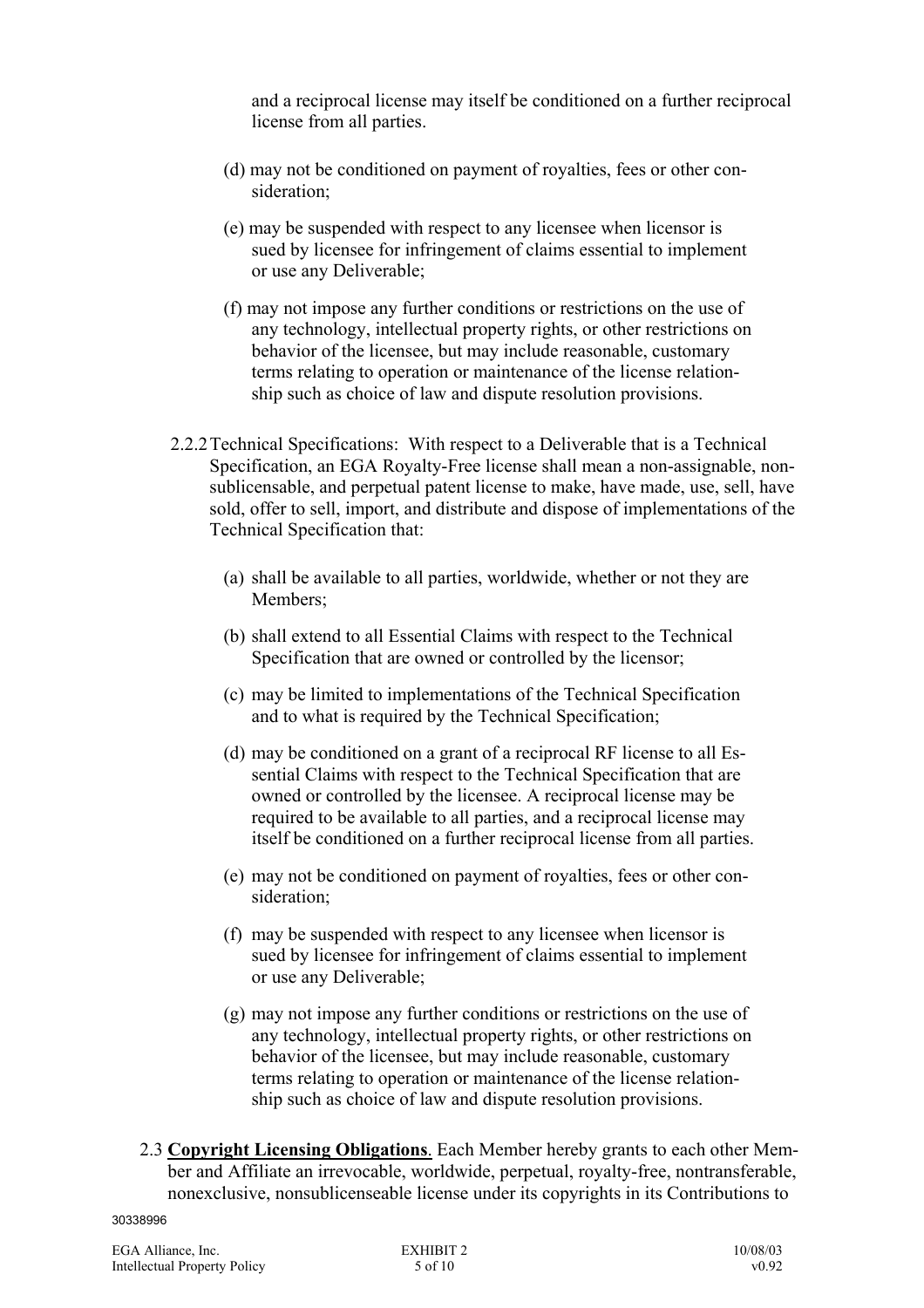reproduce, modify, implement, and distribute (in any and all print, electronic or other means of reproduction, storage or transmission) its Contributions and derivative works thereof for the purpose of developing Deliverables. Each Member further hereby grants EGA an irrevocable, worldwide, perpetual, royalty-free, nontransferable, nonexclusive license under the Member's copyrights in its Contributions to reproduce, publish, distribute (in any and all print, electronic or other means of reproduction, storage or transmission), implement, use, and distribute implementations of, any Deliverable and to sublicense any party (including non-Members) to do any of the above. EGA hereby grants, under its licensable copyright interests, to each Member and Affiliate an irrevocable, worldwide, perpetual, royalty-free, nontransferable, nonexclusive, nonsublicenseable license to implement, use, and distribute implementations of, any Deliverable.

2.4 **Contributors' Patent Licensing Obligations**. Each Member that offers a Contribution for inclusion into a Draft Deliverable shall disclose in writing to the chair of the relevant Working Group at the time the Contribution is first introduced to the Working Group any Essential Contributor Claims that the Member is not willing to license according to the EGA Royalty-Free Licensing Requirements of section 2.5. Such disclosure shall identify the relevant patent or publication number and the one or more claims regarded to be Essential Contributor Claims. For Essential Contributor Claims in unpublished applications, the disclosure must provide either 1) the text of the unpublished application or 2) identification of the specific part(s) of the Contribution whose implementation makes the unpublished claim essential, in which latter case the obligation-avoiding effect of the disclosure will be limited to the identified part(s) of the Contribution. The contributing Member agrees to license, upon inclusion of the Contribution into a Deliverable and according to the requirements of section 2.5, any Essential Contributor Claims that have not been disclosed at the time of contribution.

# 2.5 **EGA Royalty-Free Licensing Requirements for Contributors**

- 2.5.1 Compliance Tests and Reference Implementations: With respect to a Contribution to either a Compliance Test or a Reference Implementation, an EGA Royalty-Free Contribution license shall mean a non-assignable, non-sublicensable, and perpetual patent license to use the Contribution that:
	- (a) shall be available to all parties, worldwide, whether or not they are Members;
	- (b) shall extend to all Essential Contributor Claims that are owned or controlled by the licensor;
	- (c) may be conditioned on a grant of a reciprocal RF license to all Essential Contributor Claims with respect to the licensor's Contribution that are owned or controlled by the licensee. A reciprocal license may be required to be available to all parties, and a reciprocal license may itself be conditioned on a further reciprocal license from all parties;
	- (d) may not be conditioned on payment of royalties, fees or other consideration;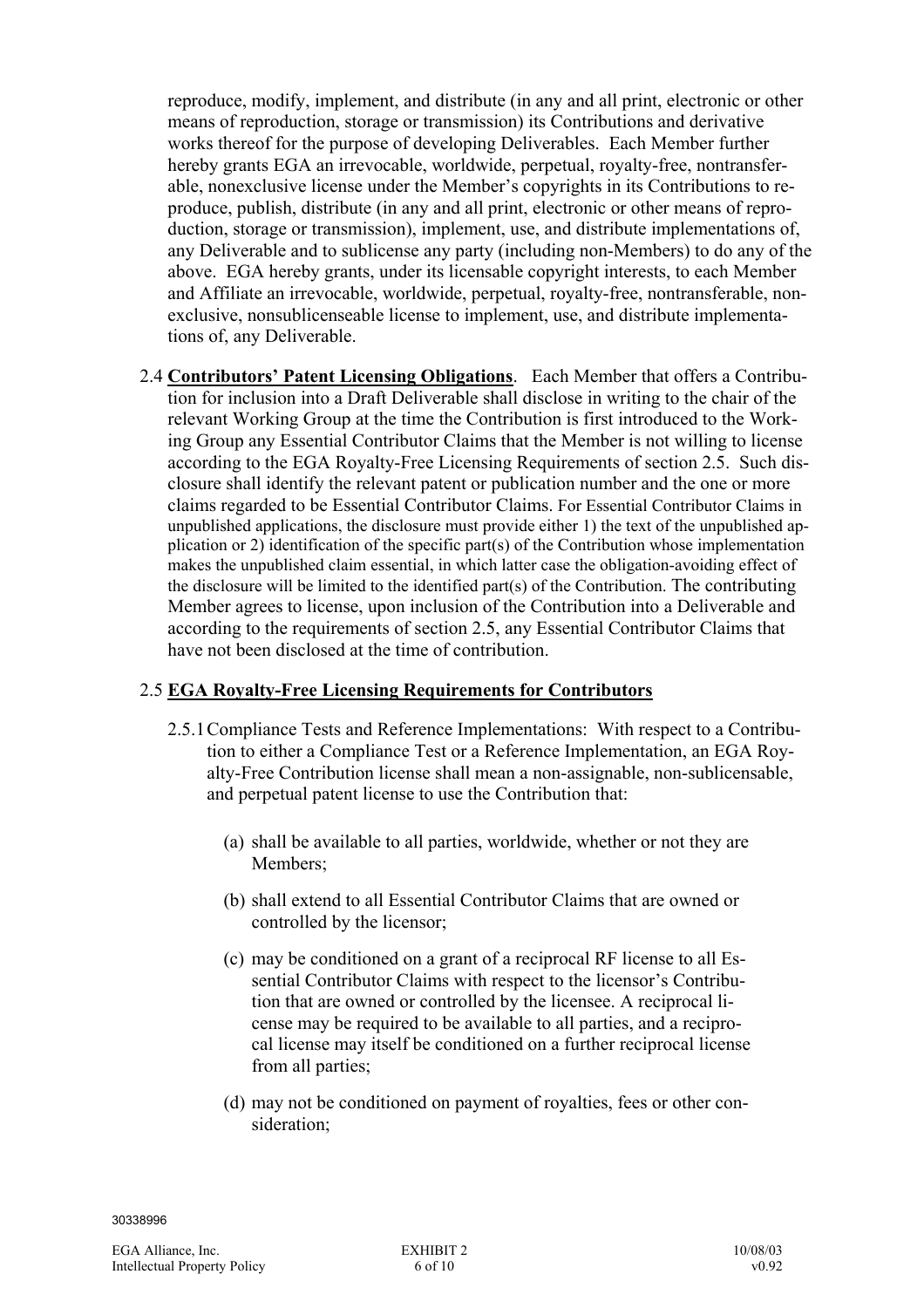- (e) may be suspended with respect to any licensee when licensor is sued by licensee for infringement of claims essential to implement or use any Deliverable;
- (f) may not impose any further conditions or restrictions on the use of any technology, intellectual property rights, or other restrictions on behavior of the licensee, but may include reasonable, customary terms relating to operation or maintenance of the license relationship such as choice of law and dispute resolution provisions;
- 2.5.2 Technical Specifications: With respect to a Contribution to a Technical Specification, an EGA Royalty-Free Contribution license shall mean a non-assignable, non-sublicensable, and perpetual patent license to make, have made, use, sell, have sold, offer to sell, import, and distribute and dispose of implementations of the Contribution that:
	- (a) shall be available to all parties, worldwide, whether or not they are Members;
	- (b) shall extend to all Essential Contributor Claims that are owned or controlled by the licensor;
	- (c) may be limited to implementations of the Contribution and to what is required by the Contribution;
	- (d) may be conditioned on a grant of a reciprocal RF license to all Essential Contributor Claims with respect to the licensor's Contribution that are owned or controlled by the licensee. A reciprocal license may be required to be available to all parties, and a reciprocal license may itself be conditioned on a further reciprocal license from all parties;
	- (e) may not be conditioned on payment of royalties, fees or other consideration;
	- (f) may be suspended with respect to any licensee when licensor is sued by licensee for infringement of claims essential to implement or use any Deliverable;
	- (g) may not impose any further conditions or restrictions on the use of any technology, intellectual property rights, or other restrictions on behavior of the licensee, but may include reasonable, customary terms relating to operation or maintenance of the license relationship such as choice of law and dispute resolution provisions.
- 2.6 **Interim grant to Working Group Participants**: Each Member that makes a Contribution to a Technical Specification being developed by a Working Group hereby grants to each Member that participates in the Working Group under the contributing Member's applicable Intellectual Property Rights which it currently has or acquires in the future a royalty-free, non-exclusive, nontransferable, non-sublicensable, worldwide, perpetual license to use the Contribution to further the objectives of EGA and for research and development purposes related to the activities of the Working Group (such purposes including development of early access implementations of a Technical Specification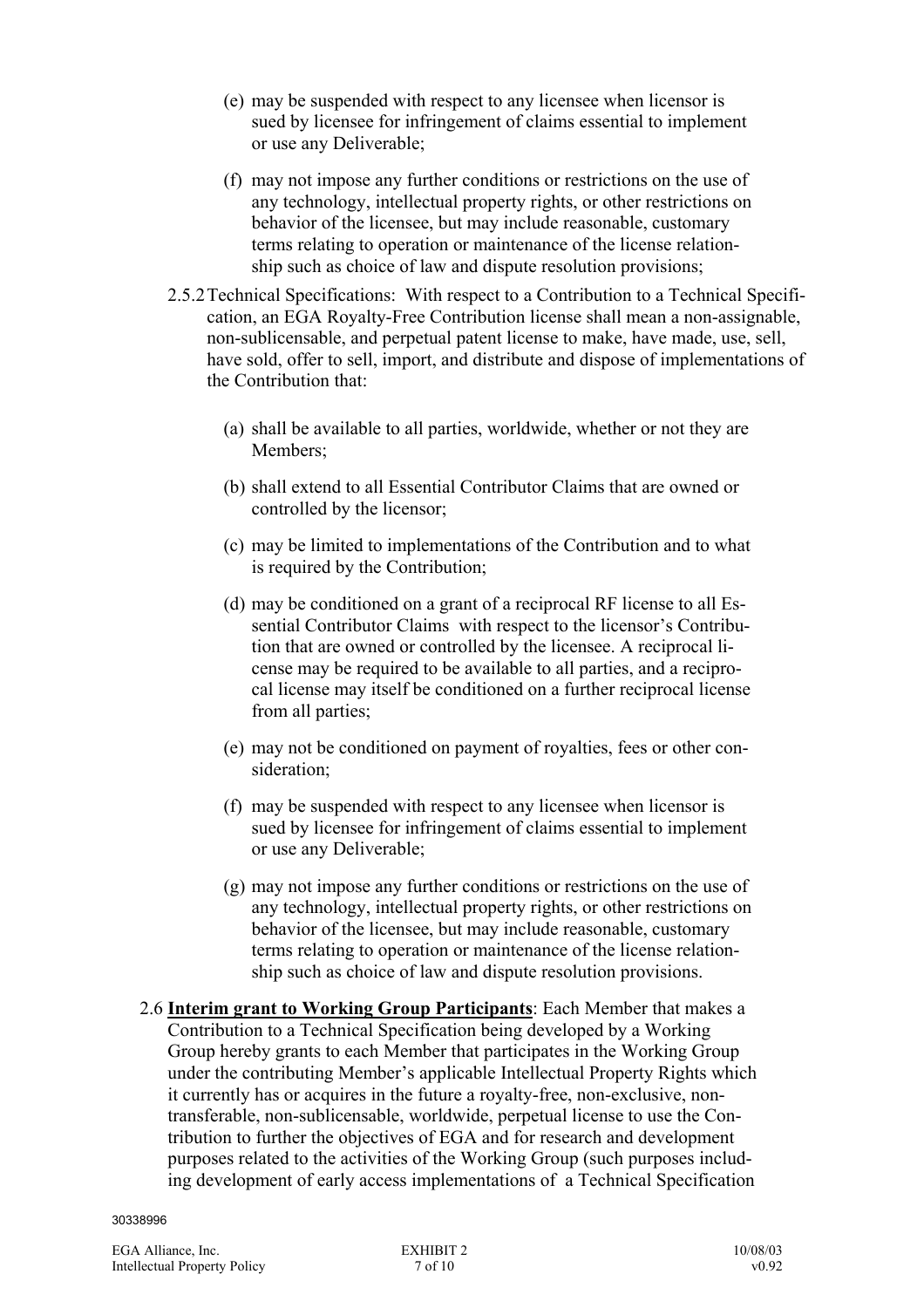being developed by the Working Group, but not their distribution to third parties prior to publication of the Technical Specification). EGA hereby grants to each Member that participates in a Working Group under EGA's applicable Intellectual Property Rights which it currently has or acquires in the future a royalty-free, non-exclusive, non-transferable, non-sublicensable, worldwide, perpetual license to further the objectives of EGA and for research and development purposes related to the activities of the Working Group (such purposes including development of early access implementations of a Technical Specification being developed by the Working Group, but not their distribution to third parties prior to publication of the Technical Specification).

2.7 **Members' Duty to Disclose**. Each Member and Affiliate shall promptly disclose to the Board any Essential Patent Claims in a Draft Deliverable, and/or Deliverable that are personally known to the individuals directly participating in EGA on behalf of the Member or Affiliate who have received a disclosure request for the Draft Deliverable or Deliverable. The above obligation does not include a duty for such individual(s) or the Member to search and/or analyze Member's patent portfolio for Essential Patent Claims. Member agrees that EGA may consider, as a factor in deciding whether or not to approve, rescind, or amend a Deliverable or Draft Deliverable, the license terms (if any) on which disclosed Essential Claims are offered.

## **3. CONFIDENTIALITY**

- 3.1 **Disclosure.** All information disclosed by a Member under this Policy relating to EGA business and/or Draft Deliverable(s) or Deliverable(s) and appropriately identified as set forth below shall be considered confidential ("Confidential Information"). Information shall be considered Confidential Information of the disclosing party if, and only if, the information is specifically designated as Confidential Information by the disclosing party by: (1) marking any information disclosed in writing in a manner which indicates it is the Confidential Information of the disclosing party; or (2) by orally indicating, prior to disclosure, that any information disclosed orally is the Confidential Information of the disclosing party and, then within thirty (30) business days providing the recipient Members with a written summary of the orally disclosed Confidential Information so that such Confidential Information is more easily identified. Notwithstanding the foregoing, Member hereby consents to the disclosure and/or publication, the scope and nature of which shall be determined by the Board, of any Member Confidential Information which is incorporated in a Deliverable.
- 3.2 **Protection.** For the earlier of either two (2) years after the disclosure, or until a Deliverable that contains said Confidential Information is made publicly available, the recipient Member will use the same care (and at least a reasonable standard of care) and discretion to avoid disclosure of the disclosing Member's Confidential Information as the recipient Member uses with its own confidential or proprietary information. Notwithstanding the foregoing, the recipient Member may disclose to other Members the disclosing Member's Confidential Information but only to further the purposes of EGA. In addition, during the above-specified period of protection, the recipient Member will use the disclosing Member's Confidential Information only to further the objectives of the EGA, and for purposes related to the activities of the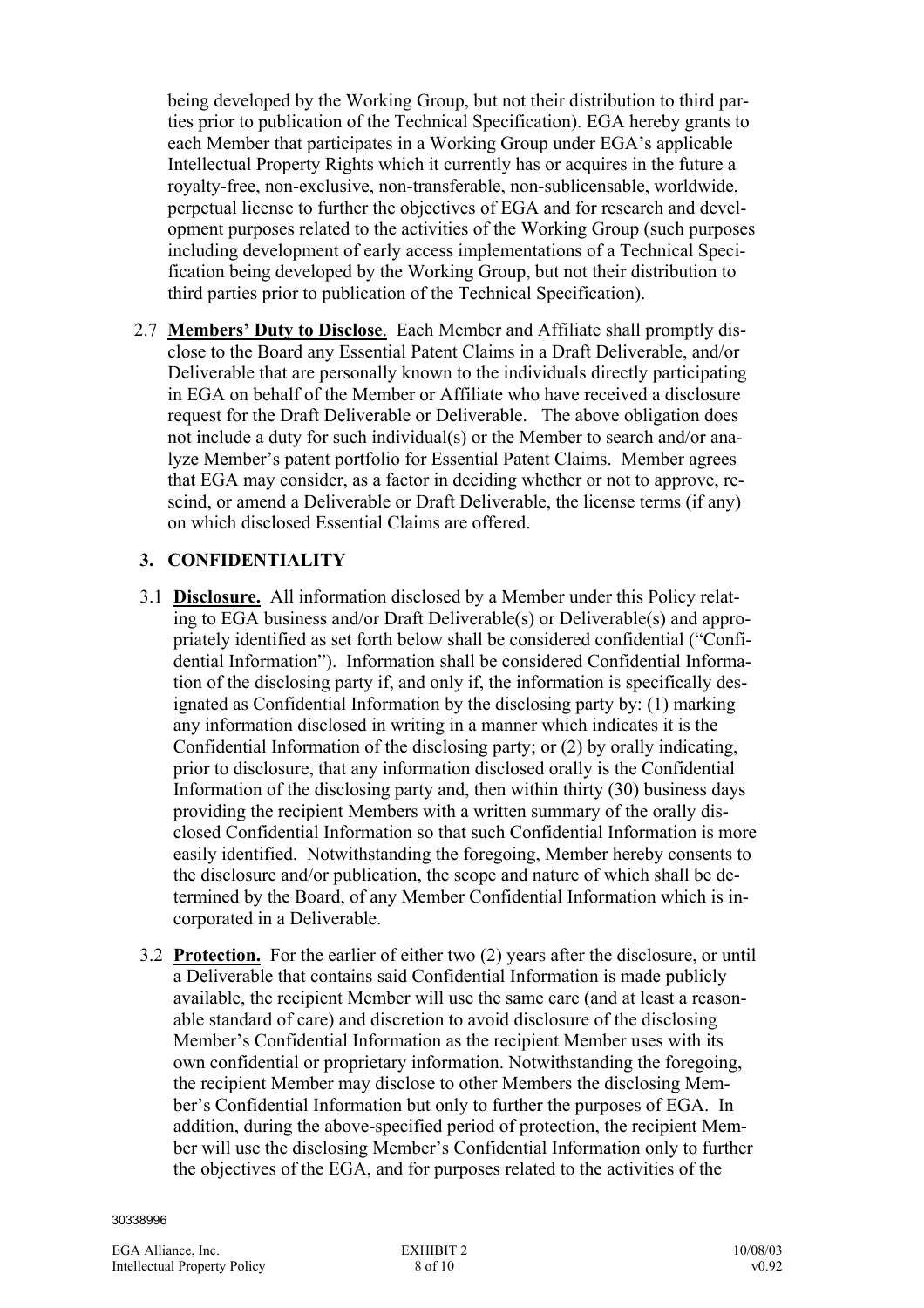Working Group in which the Confidential Information is disclosed as specified in section 3.1.

3.3 **Residuals.** Notwithstanding anything herein to the contrary, any party may use Residuals for any purpose, including without limitation use in development, manufacture, promotion, sale and maintenance of its products and services; provided that this right to Residuals does not represent a license under any patents, copyrights or other registerable intellectual property rights of the disclosing party.

## 3.4 **Exceptions**.

- 3.4.1 The recipient Member may disclose the Confidential Information to i) its employees and Subcontractors and employees and Subcontractors of its Subsidiaries who have a need to know; and ii) any other party with the disclosing Member's prior written consent.
- 3.4.2 Before disclosure to any of the parties set forth in Section 3.4.1, the recipient Member must have an appropriate written agreement with such party sufficient to require that party to treat the Confidential Information in accordance with this Policy.
- 3.4.3 The recipient Member may disclose Confidential Information to the extent required by law, but the recipient Member must give the disclosing Member advance notice to allow the disclosing Member a reasonable opportunity to obtain a protective order.
- 3.4.4 No obligation under this Policy shall apply to Confidential Information that is: i) already rightfully in the recipient Member's possession or rightfully received by recipient Member without a non-disclosure obligation; ii) developed independently by recipient Member; iii) publicly available when received, or thereafter becomes publicly available through no fault of the recipient Member; or iv) disclosed by the disclosing Member without a non-disclosure obligation.

# **4. FREEDOM OF ACTION**

Nothing contained in this Policy shall be construed as restricting the right of any member to design, develop acquire, manufacture, market or service or otherwise deal in, directly or indirectly, competitive products or services independent of the Deliverable.

## **5. WITHDRAWAL**

- 5.1 **Conditions for Withdrawal.** Any Member may withdraw at any time by written notice to the EGA Alliance as further defined in the EGA Sponsor Agreement, EGA Contributor Agreement, EGA Associate Agreement or other similar agreement between EGA and Member, as applicable.
- 5.2 **Effect of Withdrawal.** If a Member withdraws under this Section 5:
	- 5.2.1 This Policy shall continue in full force and effect for all remaining Members; and,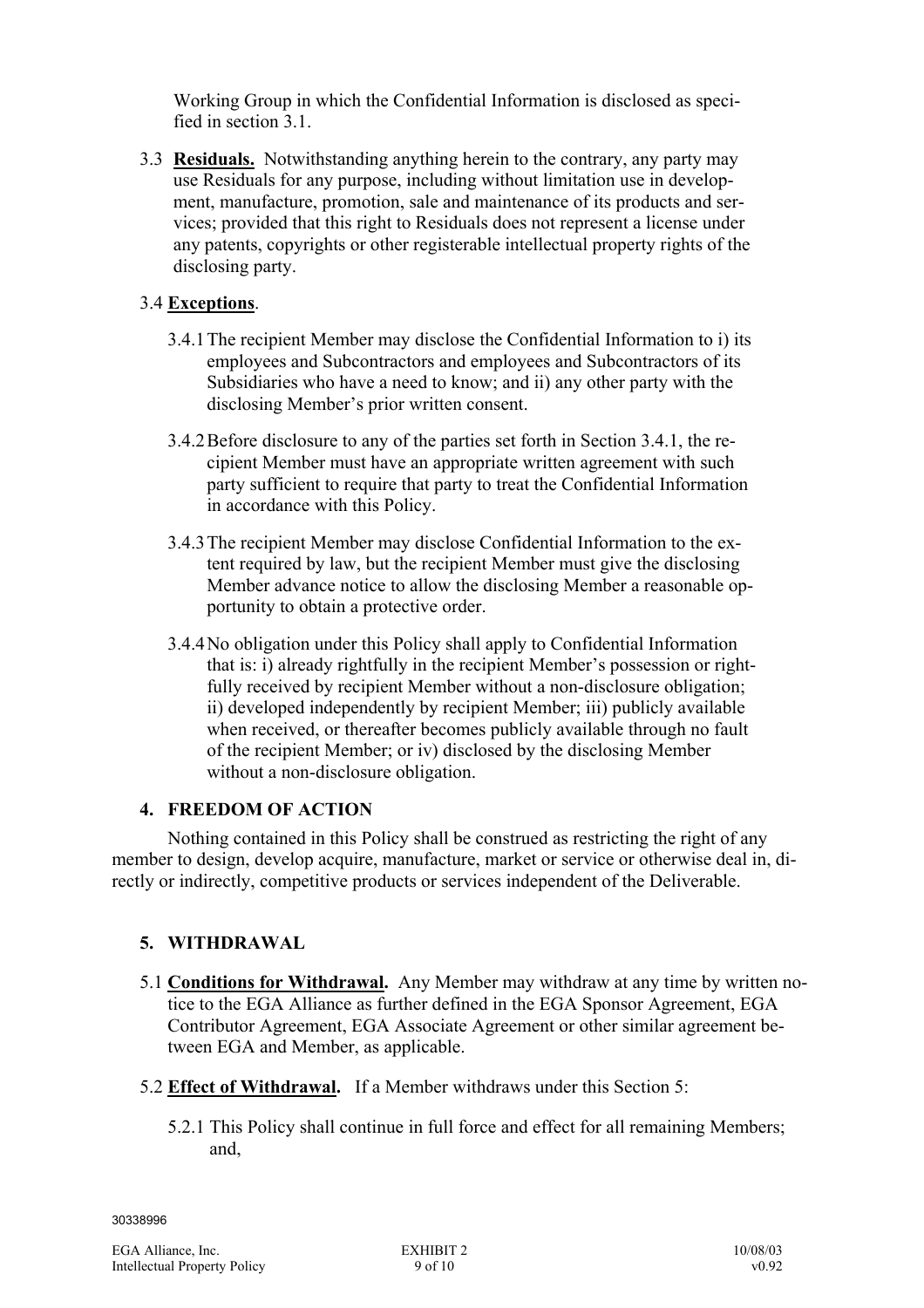5.2.2 With respect to such withdrawing Member, the provisions of sections 3, 4, 6 and 7 survive, as do all patent and copyright licensing obligations of section 2 with respect to Deliverables existing at the time of the Member's withdrawal; and

All other rights, licenses, obligations, terms and conditions of this Policy shall terminate with respect to such withdrawing Member, including the licensing obligations with respect to a Contribution of the withdrawing Member that has not been incorporated into a Deliverable by the date of withdrawal.

## **6. WARRANTIES AND LIABILITIES**

6.1 **No Indemnification.** It is agreed that the Parties will not provide and do not owe any duty to provide indemnification or defense with respect to a Member's use of Single Member Intellectual Property or Multiple Member Intellectual Property or EGA Intellectual Property.

Except for any violations or breaches of confidentiality under section 3, no Member nor its Subsidiaries shall be liable to another Member, its Subsidiaries, or EGA for incidental, consequential, special or punitive damages arising out of or related to this Policy, including lost profits or savings, even if advised in advance of the possibility of such damages. No Member or its Subsidiaries shall be liable for any third party claims against another Member, its Subsidiaries, or EGA for any losses or damages arising out of or related to this Policy, including without limitation loss or damages to records or data.

6.2 **No Warranty.** ALL SINGLE MEMBER INTELLECTUAL PROPERTY OR MULTIPLE MEMBER INTELLECTUAL PROPERTY OR EGA INTELLECTUAL PROPERTY PROVIDED TO A MEMBER OR PROVIDED BY A MEMBER TO EGA IS PROVIDED "AS IS", AND WITHOUT ANY WARRANTY OF ANY KIND, INCLUDING WITHOUT LIMITATION, ANY EXPRESS OR IMPLIED WARRANTY OF NONINFRINGEMENT, MERCHANTABILITY, OR FITNESS FOR A PARTICULAR PURPOSE.

# **7. GENERAL**

- 7.1 **No Other Licenses.** Other than as expressly provided in this IPR Policy, no license or immunity under any patents, copyrights, trademarks, or other registerable intellectual property rights including third party rights are granted under this Policy by any Member, either directly or by implication, estoppel, or otherwise.
- 7.2 **Supervening Illegality.** If any provision or term of this Policy is held to be invalid or illegal under any applicable statement or rule of law, such provision shall be deemed omitted from this Policy to the extent of such invalidity or illegality but the remainder of this Policy shall continue in full force and effect and the Members shall negotiate in good faith to replace the invalid or illegal provision or term with a valid and legal provision or term having effect as closely as possible to the provision or term being replaced.
- 7.3 **Survival.** The definitions and rights and obligations of Sections 2 (except licensing obligations with respect to Deliverables not yet existing at the time of termination or expiration), 3, 6 and 7 of this Policy, and any other provision that by their nature survive termination or expiration of this Policy shall survive and continue after expiration of -Membership and shall bind the Members and their successors.